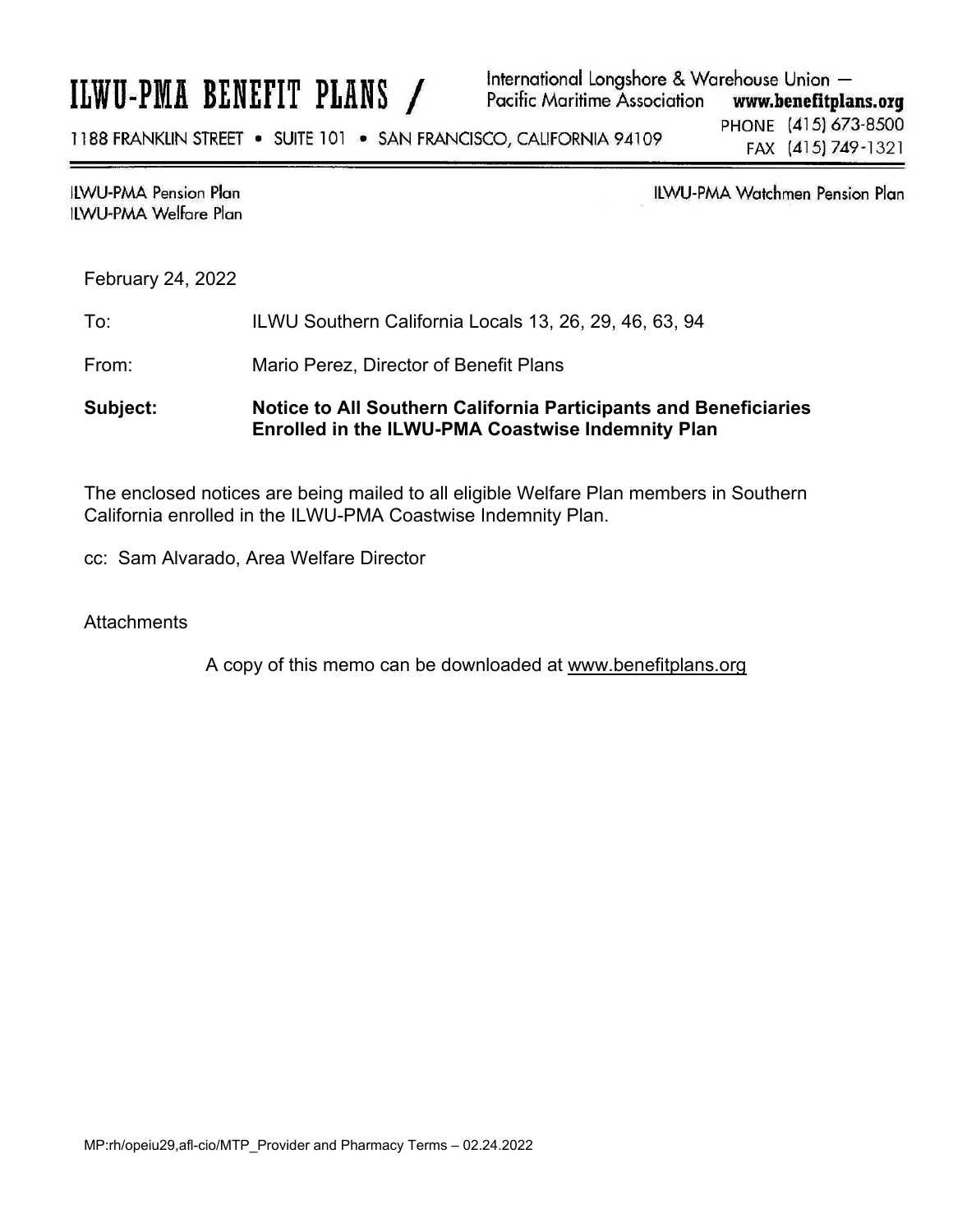1188 FRANKLIN STREET . SUITE 101 . SAN FRANCISCO, CALIFORNIA 94109

PHONE (415) 673-8500 FAX (415) 749-1321

**ILWU-PMA Pension Plan ILWU-PMA Welfare Plan**  ILWU-PMA Watchmen Pension Plan

February 24, 2022

# **To: All Southern California Participants and Beneficiaries Enrolled in the ILWU-PMA Coastwise Indemnity Plan**

Please take notice that the Trustees of the ILWU-PMA Welfare Plan ("Plan"), who have sole authority to administer the Plan, have determined that the Plan will not reimburse or indemnify any Plan Participants or otherwise pay benefits for any services, supplies, tests, or prescription drug claims provided to any Plan Participant or beneficiaries by **Compoundia Rx (doing business as Compoundia Pharmacy), Orglife Pharmacy Inc. (doing business as Glendale Rx Pharmacy), Bolsa Medical MTM Pharma Inc. (doing business as MTM Pharmacy Bolsa Medical), AMC Rx Pharmacy (doing business as AMC Pharmacy), Preferred Pharmacy, Safety First Pharmacy, Restore Health Group (doing business as MTM Pharmacy I), Grand Venice LLC (doing business as Wilshire Grand Pharmacy), and CCRX**, any pharmacy affiliated with these pharmacies, or any pharmacist or any other entity under which the owner(s) of these entities may start to bill, effective immediately.

A complete and current list of all providers and healthcare facilities whose services and prescriptions the Plan is no longer covering is posted on the Plan's website, www.benefitplans.org. Please consult the website or telephone the Benefit Plans Office at (415) 673-8500 to get the most current information regarding providers and facilities which are no longer covered.

Below, for your information, are the known addresses for these pharmacies.

**Compoundia Rx, DBA Compoundia Pharmacy:** Please note, any services, supplies, tests, or prescription claims from this provider will not be reimbursed, effective immediately.

Address: 766 Lakefield Rd., Ste. E, Westlake Village, CA 91361-2661

**Orglife Pharmacy Inc., DBA Glendale Rx Pharmacy:** Please note, any services, supplies, tests, or prescription claims from this provider will not be reimbursed, effective immediately.

Address: 1030 S. Glendale Ave., #101 & #102, Glendale, CA 91205-5612

**Bolsa Medical MTM Pharma Inc., DBA MTM Pharmacy Bolsa Medical:** Please note, any services, supplies, tests, or prescription claims from this provider will not be reimbursed, effective immediately.

Address: 6552 Bolsa Ave., Ste. A, Huntington Beach, CA 92647-2656

**AMC Rx Pharmacy Inc.:** Please note, any services, supplies, tests, or prescription claims from this provider will not be reimbursed, effective immediately.

Address: 2625 W. Alameda Ave., Ste. 110, Burbank, CA 91505-4815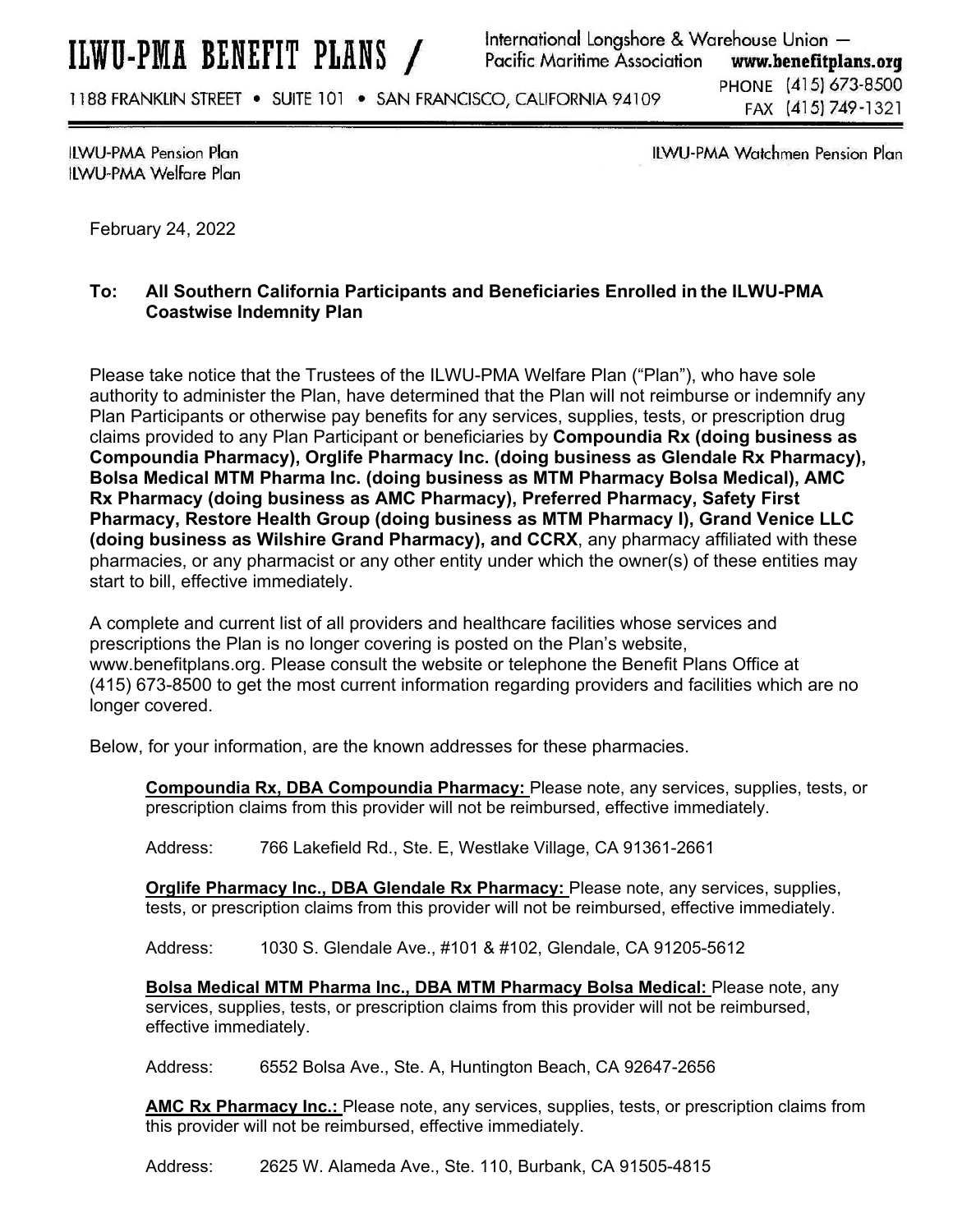**Preferred Pharmacy:** Please note, any services, supplies, tests, or prescription claims from this provider will not be reimbursed, effective immediately.

Address: 3303 Harbor Blvd., Ste. H7, Costa Mesa, CA 92626-1523

**Safety First Pharmacy:** Please note, any services, supplies, tests, or prescription claims from this provider will not be reimbursed, effective immediately.

Address: 1605 W. 1st St., Ste. A, Santa Ana, CA 92703-3626

**Restore Health Group, DBA MTM Pharmacy 1:** Please note, any services, supplies, tests, or prescription claims from this provider will not be reimbursed, effective immediately.

Address: 12666 Brookhurst St., #110, Garden Grove, CA 92840-4866

**Grand Venice LLC, DBA Wilshire Grand Pharmacy:** Please note, any services, supplies, tests, or prescription claims from this provider will not be reimbursed, effective immediately.

Address: 2974 Wilshire Blvd., Los Angeles, CA 90010-1101

**CCRX:** Please note, any services, supplies, tests, or prescription claims from this provider will not be reimbursed, effective immediately.

Address: 1919 W. 7<sup>th</sup> St., Unit M, Los Angeles, CA 90057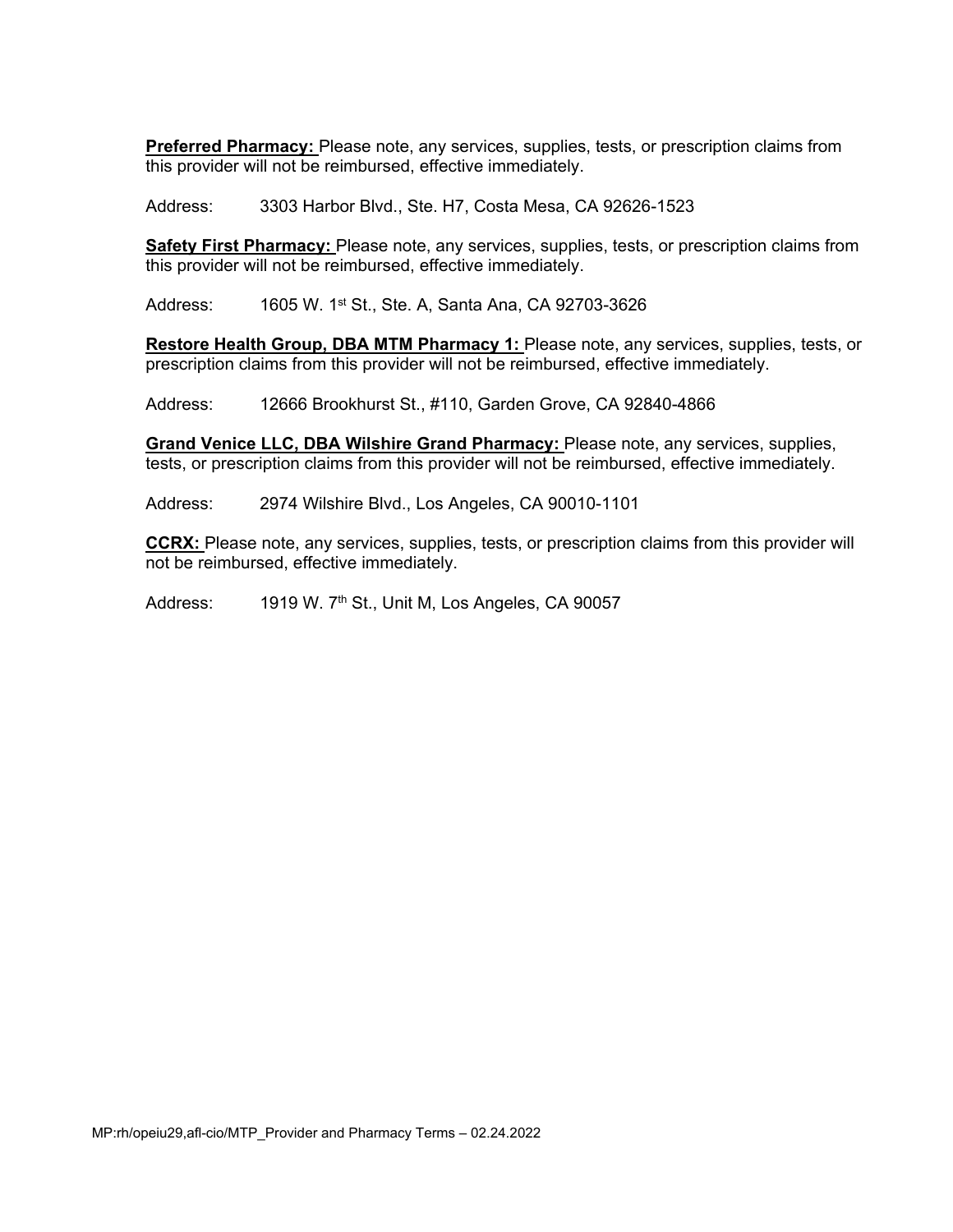1188 FRANKLIN STREET . SUITE 101 . SAN FRANCISCO, CALIFORNIA 94109

ILWU-PMA Pension Plan ILWU-PMA Welfare Plan ILWU-PMA Watchmen Pension Plan

February 24, 2022

# **To: All Southern California Participants and Beneficiaries Enrolled in the ILWU-PMA Coastwise Indemnity Plan**

Please take notice that the Trustees of the ILWU-PMA Welfare Plan ("Plan"), who have sole authority to administer the Plan, have determined that the Plan will **not** reimburse or indemnify any Plan Participants or otherwise pay benefits for any claims for services, supplies, tests, or prescriptions provided to any Plan Participant or beneficiaries by providers **Deanna Windham, D.O., Ashu Garg, M.D., and Raza Mehdi, M.D.,** or any healthcare providers affiliated with or working under the direction or supervision of these providers, or any other entity to the extent it bills for services rendered in whole or part by these providers, effective immediately.

A complete and current list of all providers and healthcare facilities whose services and prescriptions the Plan is no longer covering is posted on the Plan's website, www.benefitplans.org. Please consult the website or telephone the Benefit Plans Office at (415) 673-8500 to get the most current information regarding providers and facilities which are no longer covered.

Below, for your information, are the known addresses these providers.

**Deanna Windham, D.O.:** Please note, any claim from a facility or from any other provider *related to* a service in which *this provider participates* will not be reimbursed, effective immediately.

Address: 3030 NW Expressway, Ste. 200, Oklahoma City, OK 73112-5466

**Ashu Garg, M.D.:** Please note, any claim from a facility or from any other provider *related to* a service in which *this provider participates* will not be reimbursed, effective immediately.

Address: 900 Main St., Brawley, CA 92227-2630

**Raza Mehdi, M.D.:** Please note, any claim from a facility or from any other provider *related to* a service in which *this provider participates* will not be reimbursed, effective immediately.

Address: 40663 Murrieta Hot Springs Rd., Ste. C3, Murrieta, CA 92562-9015

\* Raza Mehdi, M.D. is currently in Blue Shield of California's network and may continue to appear on Blue Shield's network list. However, the Plan will **not** reimburse or indemnify any Plan Participants or otherwise pay benefits for any claims for services, supplies, tests, or prescriptions provided by this provider or any healthcare providers affiliated with or working under the direction or supervision of this provider effective immediately.